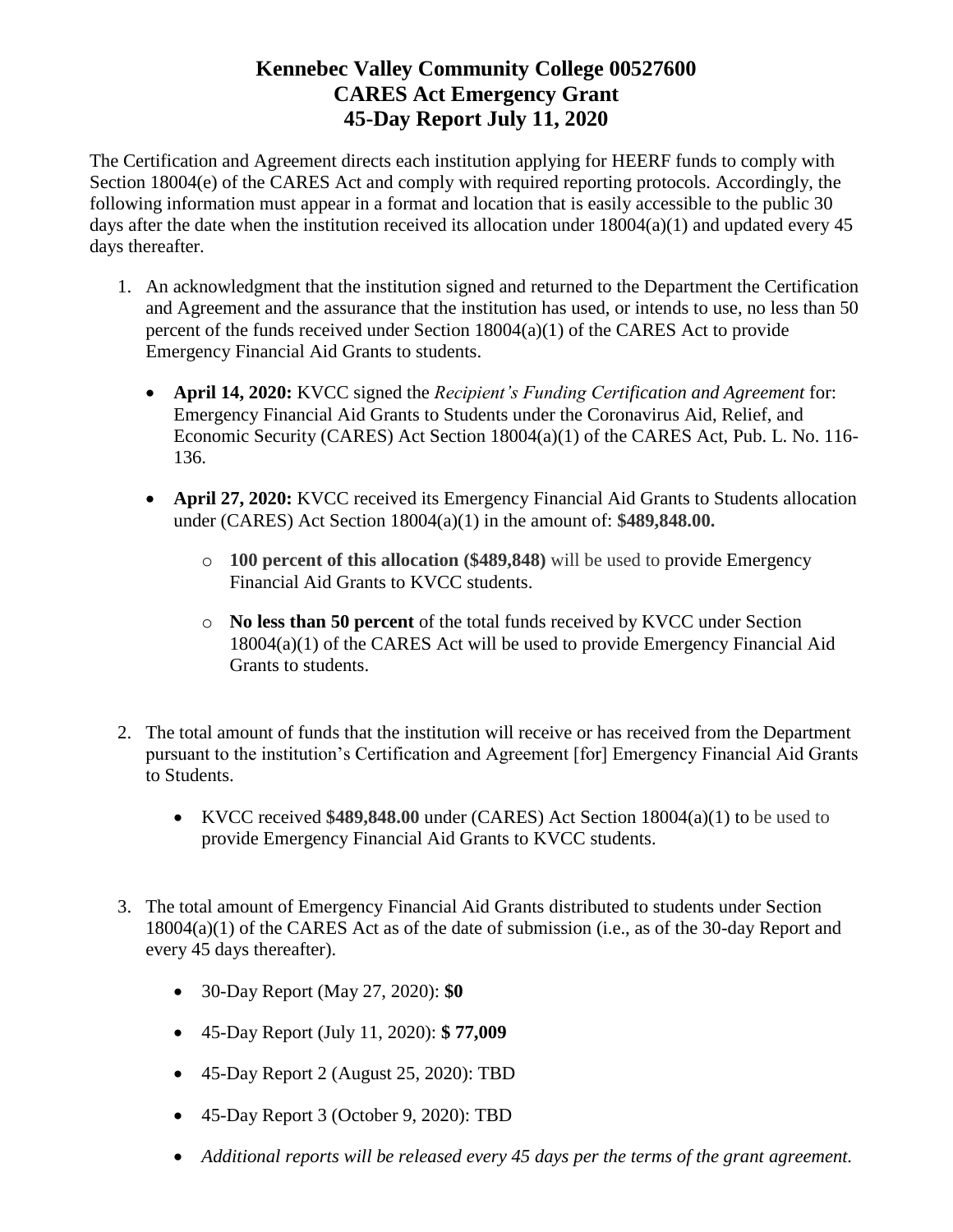- 4. The estimated total number of students at the institution eligible to participate in programs under Section 484 in Title IV of the Higher Education Act of 1965 and thus eligible to receive Emergency Financial Aid Grants to students under Section 18004(a)(1) of the CARES Act.
	- KVCC estimated the total number of eligible students to be **1,171.**
	- The following federal criteria were used to identify students who were eligible to apply for funding:
		- o Submitted and verified (if applicable) an official 2019-2020 or 2020-2021 FAFSA (Free Application for Federal Student Aid);
		- o Enrolled in a degree or certificate program at KVCC;
		- o Have a high school diploma, home school diploma, or GED;
		- o Be making satisfactory academic progress as determined by Financial Aid;
		- o Not owe a refund on a federal Title IV education grant;
		- o Not be in default on a federal Title IV education loan;
		- o Be a U.S. citizen, permanent resident, or other eligible non-citizen;
		- o Not have fraudulently exceeded federal Title IV education loan limits;
		- o Be registered with the Selective Service if male and required to register;
		- o Have a valid Social Security Number;
		- o Not have a federal or state conviction for using or distributing illegal drugs while receiving federal Title IV education assistance
		- o Not enrolled exclusively in an online program as of March 13, 2020
	- Kennebec Valley Community College added additional criteria as follows:
		- o The student must be enrolled at the time of application and be pre-registered for fall 2020 courses at KVCC.
		- o Exceptions were made for students enrolled as of March 13, 2020 and pre-registered for fall 2020 but not enrolled at the time of an application submitted during the summer 2020 semester. These students were issued  $\frac{1}{2}$  of their total CARES ACT emergency financial aid grant at the time of application approval and the second  $\frac{1}{2}$ of their grant will be issued early in the fall 2020 semester provided the student is enrolled at the end of the fall 2020 add/drop period.
- 5. The total number of students who have received an Emergency Financial Aid Grant to students under Section 18004(a)(1) of the CARES Act.
	- 30-Day Report (May 27, 2020): **0 students**
	- 45-Day Report (July 11, 2020): **117 students**
	- 45-Day Report 2 (August 25, 2020): TBD
	- 45-Day Report 3 (October 9, 2020): TBD
	- *Additional reports will be released every 45 days per the terms of the grant agreement.*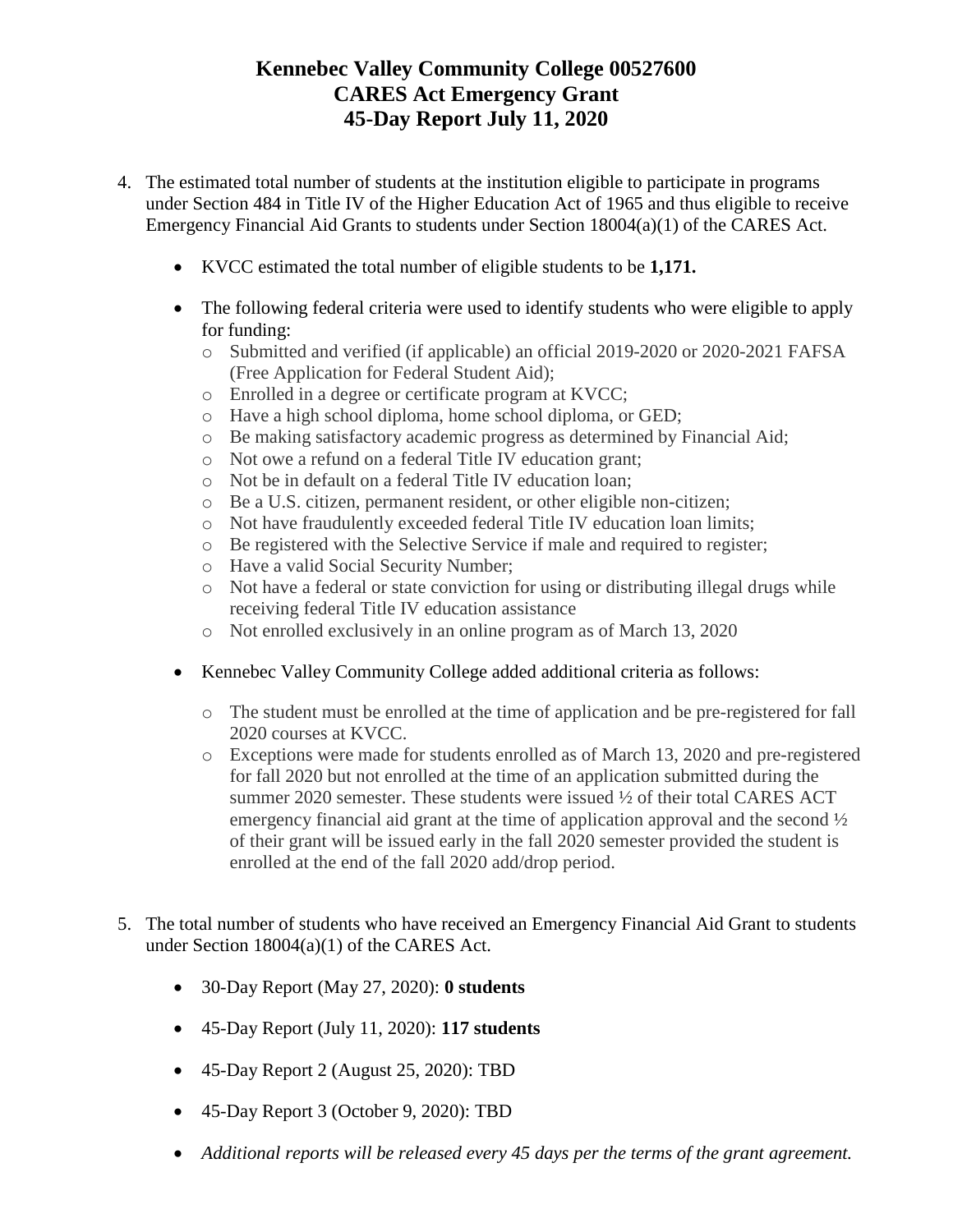- 6. The method(s) used by the institution to determine which students receive Emergency Financial Aid Grants and how much they would receive under Section 18004(a)(1) of the CARES Act.
	- Students were required to complete an online CARES Act Grant application in their myKVCC student portal.
	- In addition to the eligibility determination methodology listed in the above section  $#4$ , the following award amount determination methodology was utilized:

| <b>FAFSA Determined</b><br><b>Estimated Family</b><br><b>Contribution (EFC)</b> | <b>Total CARES ACT Award</b><br>Amount                               |
|---------------------------------------------------------------------------------|----------------------------------------------------------------------|
| EFC > \$10,000                                                                  | The amount of student request, up<br>to \$500.00 (range \$200-\$500) |
| $EFC$ > = \$3,000                                                               | \$500.00                                                             |
| EFC < \$3,000                                                                   | \$1,000.00                                                           |

- Financial aid grants to students for are only permitted for expenses related to the disruption of campus operations due to coronavirus (including eligible expenses under a student's cost of attendance such as food, housing, course materials, technology, health care, and child care).
- 7. Any instructions, directions, or guidance provided by the institution to students concerning the Emergency Financial Aid Grants.
	- Email Date: **May 29, 2020**
		- o Email Contents:



### Dear KVCC Students:

Congress recently passed the Coronavirus Aid, Relief, and Economic Security (CARES) Act to provide some relief to students and colleges from the economic fallout related to the COVID-19 pandemic. CARES Act emergency funds are for the sole purpose of providing emergency financial grants to students for their expenses related to the disruption of campus operations due to COVID-19, such as housing, food, course materials, technology, healthcare and childcare expenses

- . The link below will take you to the web page with information regarding the CARES Act. **CARES Act**
- The application to request emergency funds will be found in your Student Portal.
	- o Log in with your user name and password. o Complete the application.
	- o Applications are reviewed every 2 weeks.

Please note that there are federal eligibility requirements. The criteria are listed in the above link for the CARES Act. If you have questions about eligibility please contact financialaid@kvcc.me.edu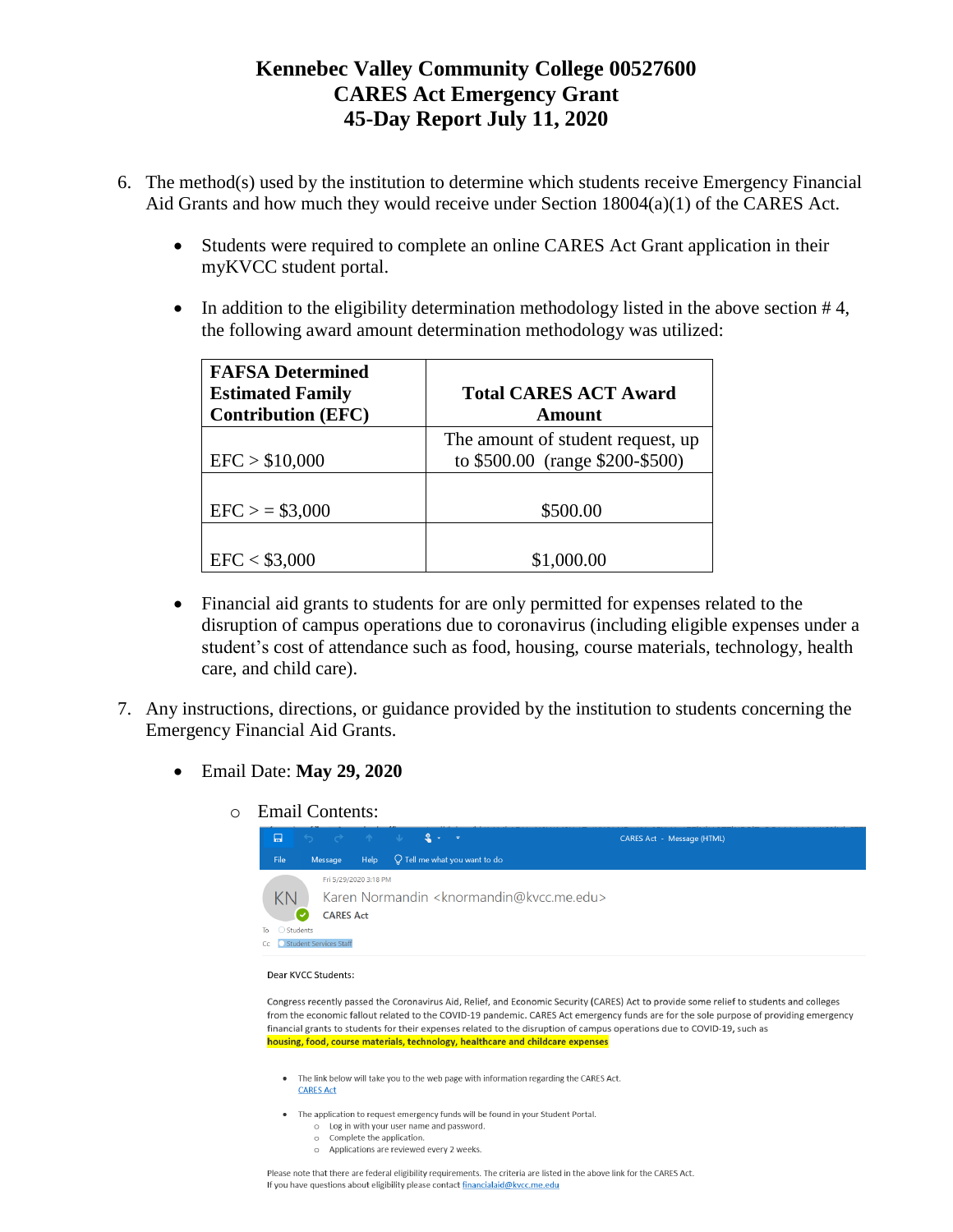- KVCC Mobile App Announcement Date: **May 29, 2020**
	- o Mobile APP Contents:



Here is the link that was included in the email: https://www.kvcc.me.edu/admissions-financial-aid /tuition-aid/aid-programs/cares-act/

#### Dear KVCC Students:

Congress recently passed the Coronavirus Aid, Relief, and Economic Security (CARES) Act to provide some relief to students and colleges from the economic fallout related to the COVID-19 pandemic. CARES Act emergency funds are for the sole purpose of providing emergency financial grants to students for their expenses related to the disruption of campus operations due to COVID-19, such as housing, food, course materials, technology, healthcare and childcare expenses

- The link below will take you to the web page with information regarding the CARES Act.
- **CARES Act**
- The application to request emergency funds will be found in your Student Portal.
- Log in with your user name and password.
- Complete the application.
- Applications are reviewed every 2 weeks.

Please note that there are federal eligibility requirements. The criteria are listed in the above link for the CARES Act. If you have questions about eligibility please contact financialaid@kvcc.me.edu

Have a wonderful weekend-Karen

### Karen Normandin

Dean of Student Affairs & Enrollment Kennebec Valley Community College 92 Western Avenue Fairfield, Maine 04937

Mobile: 207.509.0575 Office: 207.453.5019

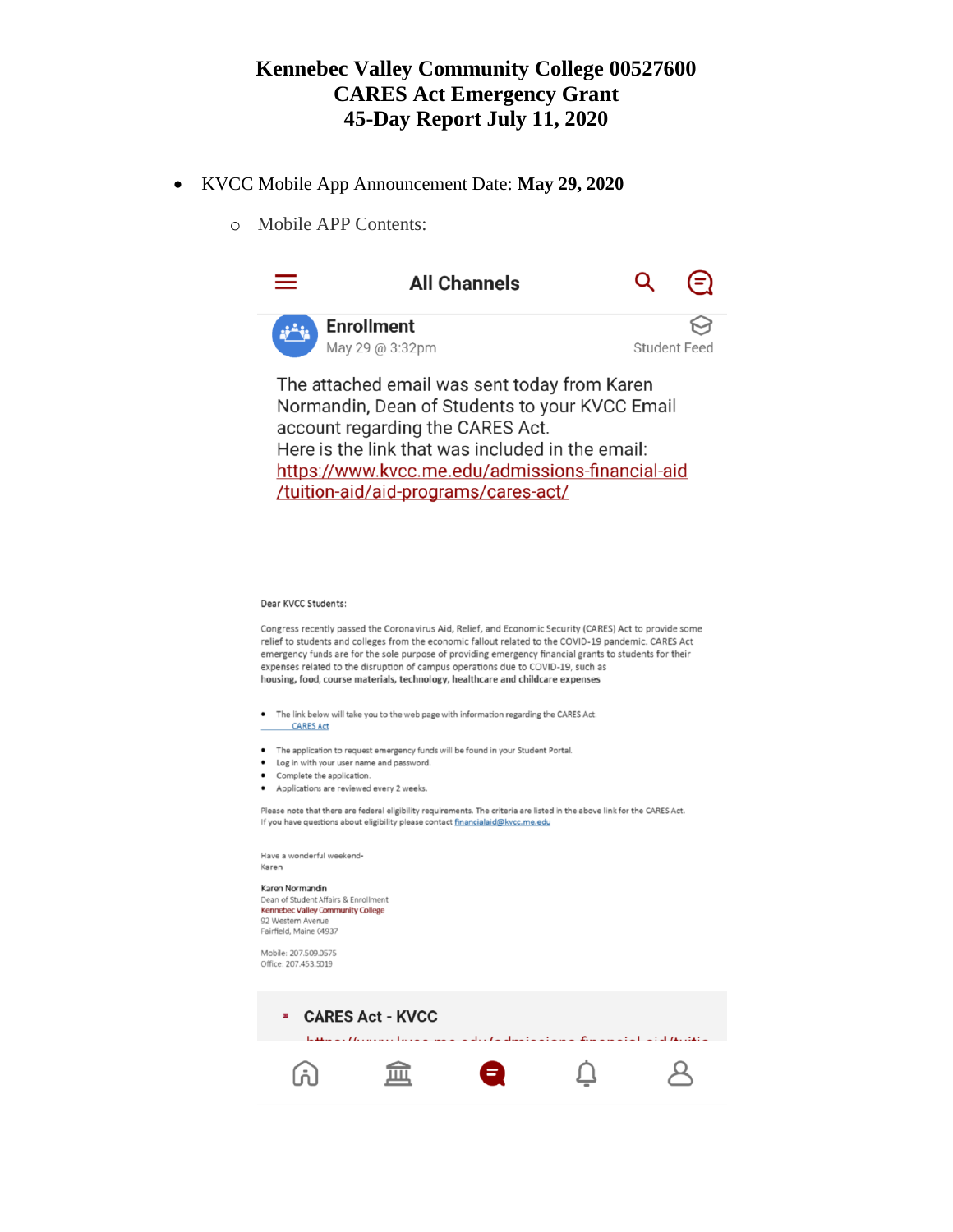- KVCC CARES ACT Webpage Publish Date: **May 27, 2020**
	- o Webpage URL: [https://www.kvcc.me.edu/admissions-financial-aid/tuition](https://www.kvcc.me.edu/admissions-financial-aid/tuition-aid/aid-programs/cares-act/)[aid/aid-programs/cares-act/](https://www.kvcc.me.edu/admissions-financial-aid/tuition-aid/aid-programs/cares-act/)
	- o Webpage Contents:
	- o **Frequently Asked Questions**
	- o WHAT IS THE CARES ACT AND WHERE DID THE FUNDING FOR THE EMERGENCY GRANTS COME FROM?
		- **The Coronavirus, Relief and Economic Security (CARE) act was passed** by Congress and signed into law on March 27, 2020. One aspect of the act was the creation of the Higher Education Emergency Relief Fund (HEERF). The Cares act provides funds to institutions for emergency financial aid grants to students whose lives have been disrupted by the COVID-19 pandemic.
	- o WHAT IS THE CARES ACT AND WHERE DID THE FUNDING FOR THE EMERGENCY GRANTS COME FROM?
		- The Coronavirus, Relief and Economic Security (CARE) act was passed by Congress and signed into law on March 27, 2020. One aspect of the act was the creation of the Higher Education Emergency Relief Fund (HEERF). The Cares act provides funds to institutions for emergency financial aid grants to students whose lives have been disrupted by the COVID-19 pandemic.
	- o WHO IS ELIGIBLE FOR CARES ACT EMERGENCY AID GRANTS?
		- Because CARES Act emergency funds are federally funded, eligibility has been restricted by the U.S. Department of Education to students who have filed a Free Application for Federal Student Aid (FAFSA) and participate in the federal student aid programs.
		- To be eligible, a student must:
		- KVCC has received an official 2019-2020 or 2020-2021 FAFSA (Free Application for Federal Student Aid)
		- Be enrolled in a degree or certificate program at KVCC;
		- Have a high school diploma, home school diploma, or GED;
		- Be making satisfactory academic progress as determined by Financial Aid;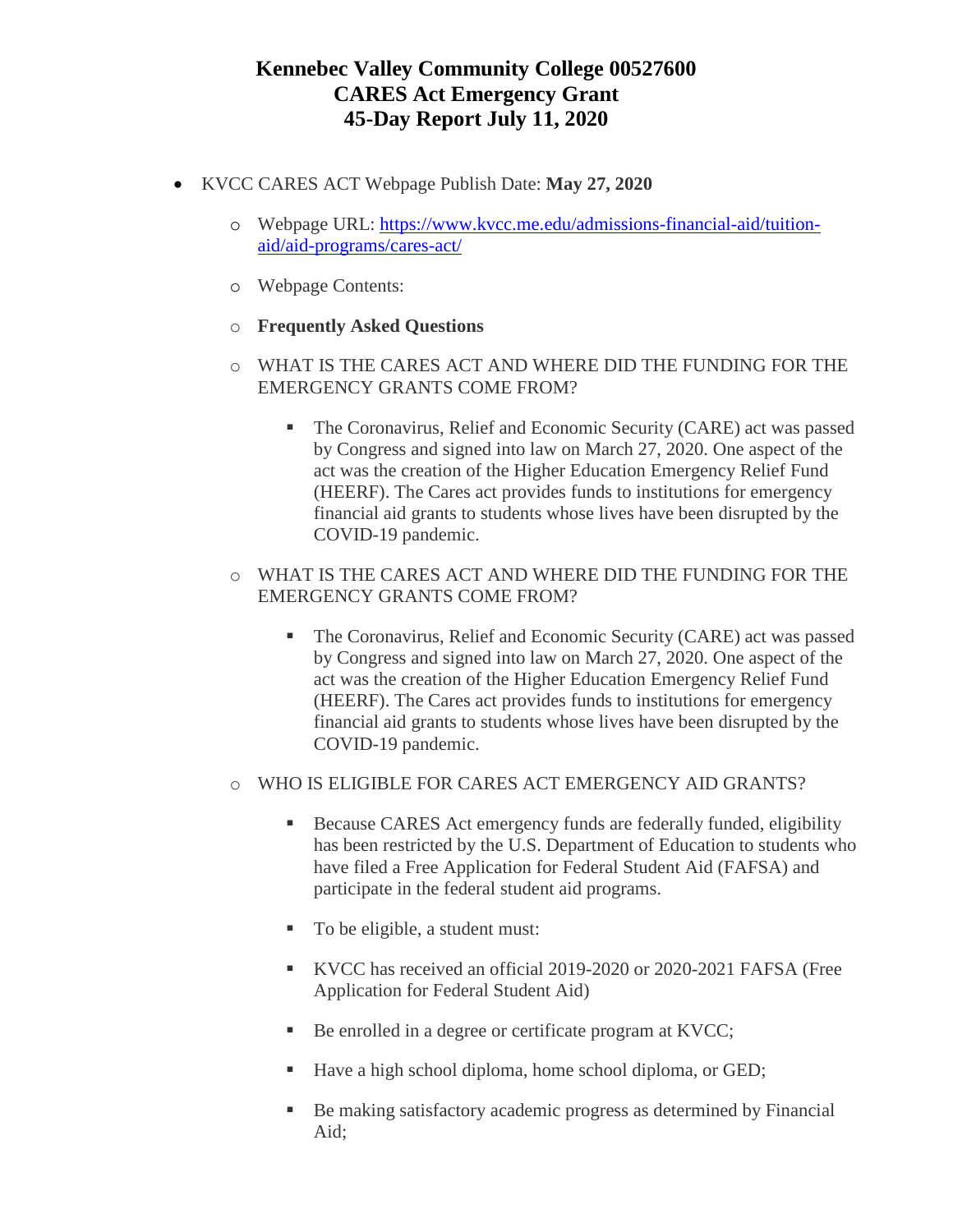- Not owe a refund on a federal Title IV education grant;
- Not be in default on a federal Title IV education loan;
- Be a U.S. citizen, permanent resident, or other eligible non-citizen;
- Not have fraudulently exceeded federal Title IV education loan limits;
- Be registered with the Selective Service if male and required to register;
- Have a valid Social Security Number;
- Not have a federal or state conviction for using or distributing illegal drugs while receiving federal Title IV education assistance
- Not enrolled exclusively in an online program as of March 13, 2020
- o DO I NEED TO APPLY FOR THE CARES ACT EMERGENCY GRANT AND HOW WILL I RECEIVE MY EMERGENCY GRANT?
	- Students will complete an Emergency Grant Request Form. The form is in the [Student Information Portal.](http://my.kvcc.me.edu/) Applications will be reviewed biweekly. Upon meeting eligibility requirements, the amount of the emergency grant aid will be determined by a review of the request form (amount requested by the student and need for assistance as related to COVID-19) and the student's expected family contribution. Funds will range from \$200 to \$1,000.
	- Checks will be mailed to the student's home address as recorded in the College's Student Information System.
	- Checks will be processed and mailed five (5) days following approval of the student's application. Ineligible students will be notified in writing.
- o HOW MUCH EMERGENCY GRANT MONEY WILL I RECEIVE?
	- The amount of emergency grant aid will be connected to the student's expected family contribution as determined by the completion of the FAFSA (Free Application of Federal Financial Aid).
- o WHAT IF I NEED MORE MONEY THAN THE EMERGENCY GRANT I RECEIVED?
	- We understand that students have significant financial needs during this time. These emergency grants are meant to help meet your financial needs, but we know the grants may not be enough money for many students. If you are having substantial financial difficulties, please reach out to the Office of Financial Aid and Scholarships for information on other resources that may be available.